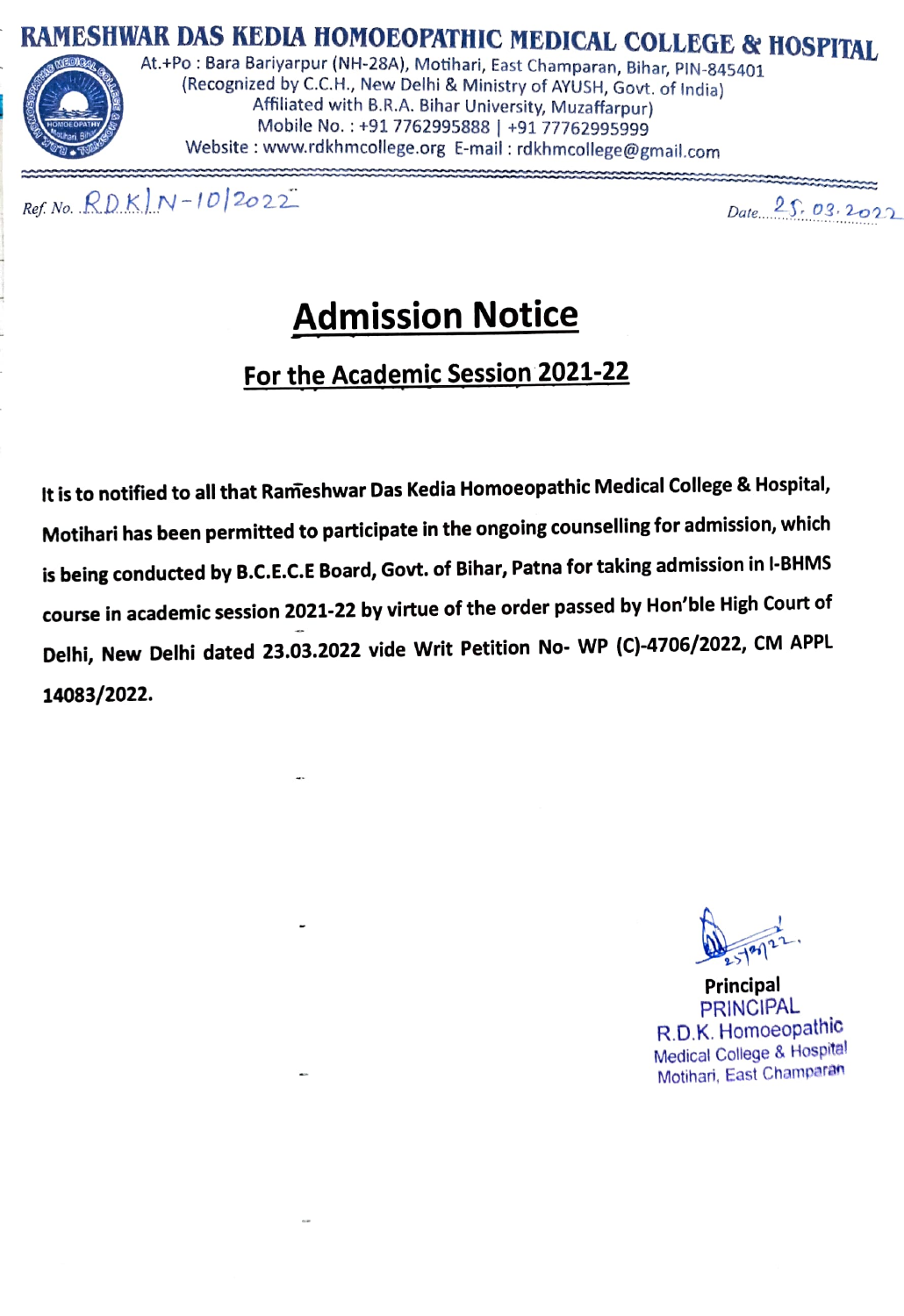$$~69$ 

#### IN THE HIGH COURT OF DELHI AT NEW DELHI  $\ast$

#### W.P.(C) 4706/2022, CM APPL. 14083/2022 -Stay.  $^{+}$ RAMESHWAR DAS KEDIA HOMOEOPATHY MEDICAL COLLEGE AND HOSPITAL Mr. K. P. Upadhyay, Mr. Shailesh Through Mr. K. P. Opadnyay, Mr. Shancen<br>Tiwari, Ms. Pniki Kumar, Mr. Sridhan Mishra, Advs.

versus

UNION OF INDIA & ANR. Through

..... Respondents Ms. Amrita Prakash, Adv.for R-1

#### CORAM: HON'BLE MS. JUSTICE REKHA PALLI ORDER 23.03.2022

 $\frac{0}{0}$ 

### CM APPL. 14084/2022-Ex.

- 1. Exemption allowed, subject to all just exceptions
- 2. The application is disposed of.

## w.P.C) 4706/2022, CM APPL. 14083/2022 -Stay.

- 3. The petitioner has approached this Court assailing the denial order dated 17.12.2021 passed by respondent no.2 whereby it has refused to grant permission to the petitioner for continuation of 50 UG seats for BHMS course for the academic session 2021-22.
- 4. Learned counsel for the petitioner submits that the petitioner college is running since 1979 and has duly complied with all the regulations. He submits that the impugned order has been passed without considering the list of faculty members fumished by the petitioner and

Signature Not Verified Digitally Signed<br>By SAURABA RAWAT<br>Signing Date: 24.03.2022<br>15.08:28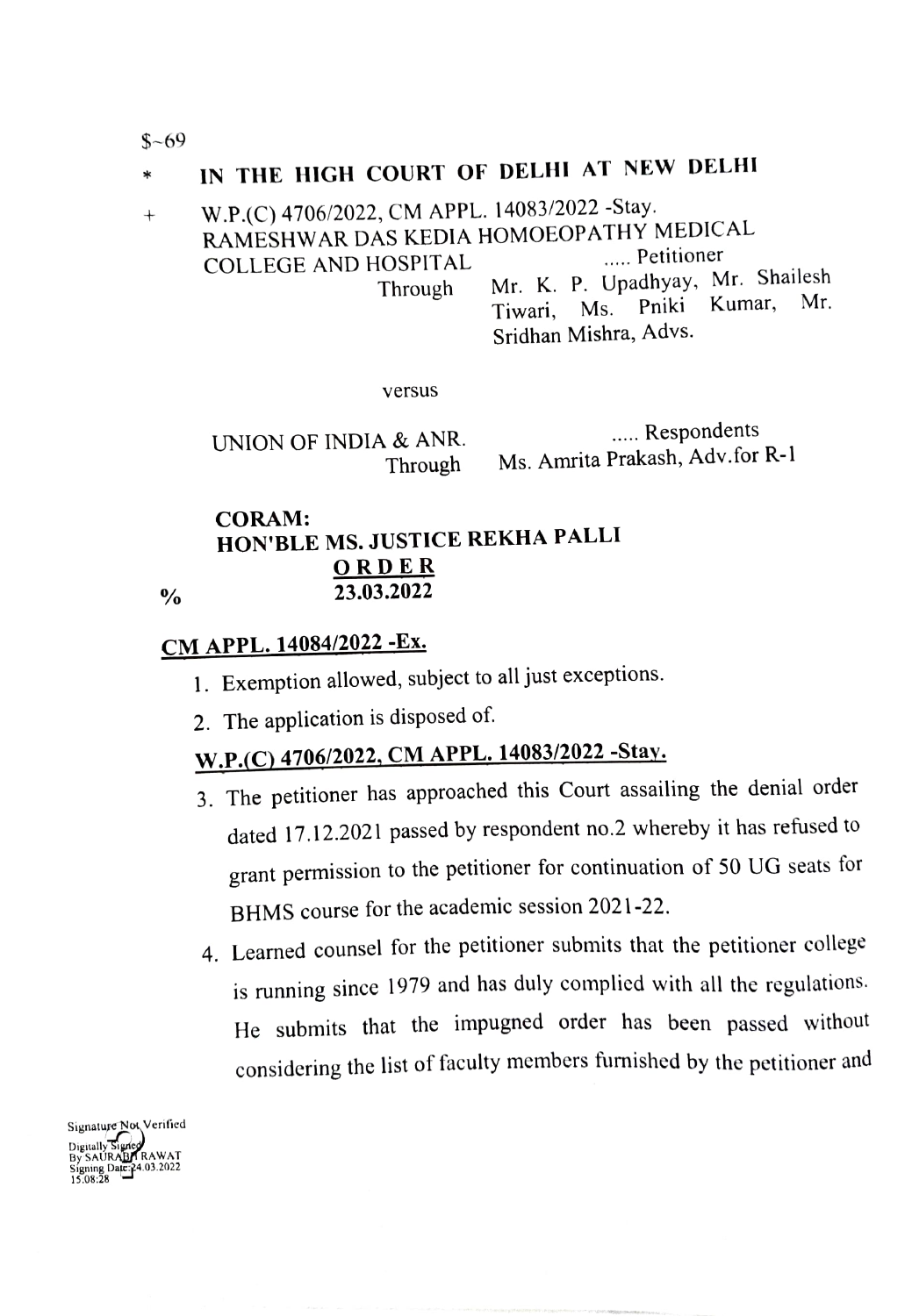is therefore clearly perverse.

- 5. He futher submits the petitioner has already preferred a first appeal before the respondent no.1 on 10.02.2022, which has not yet been decided till date. In the meanwhile, since the counselling for admission to BHMS course in the State of Bihar is commencing from 25.03.2022, , the petitioner may be granted permission to participate in the counselling.
- 6. Issue notice. Ms. Amrita Prakash, accepts notice on behalf of respondent no.1.
- 7. Upon the petitioner taking steps, issue notice to the respondent no.2 through all permissible modes, returnable on the next date.
- 8. A perusal of the impugned order shows that the denial order has been passed primarily on the ground that the petitioner is having only two faculty members as against the stipulated requirement of 28 faculty members. However, learned counsel for the petitioner has drawn my attention to annexure P-10 which prime facie shows that the petitioner has the necessary number of faculty members.
- 9. In the light of the aforesaid and taking into the account the fact that the petitioner college has been running for the last many years, grave and irreparable prejudice will be caused not only to the petitioner but also to the students, in case, it is not permitted to participate in the ongoing counselling during the pendency of its first appeal before the respondent no.2.
- 10.Accordingly, while granting four weeks time to the respondents to file counter affidavit and two weeks to the petitioner to file rejoinder thereto, it is directed that till the next date, the petitioner will be